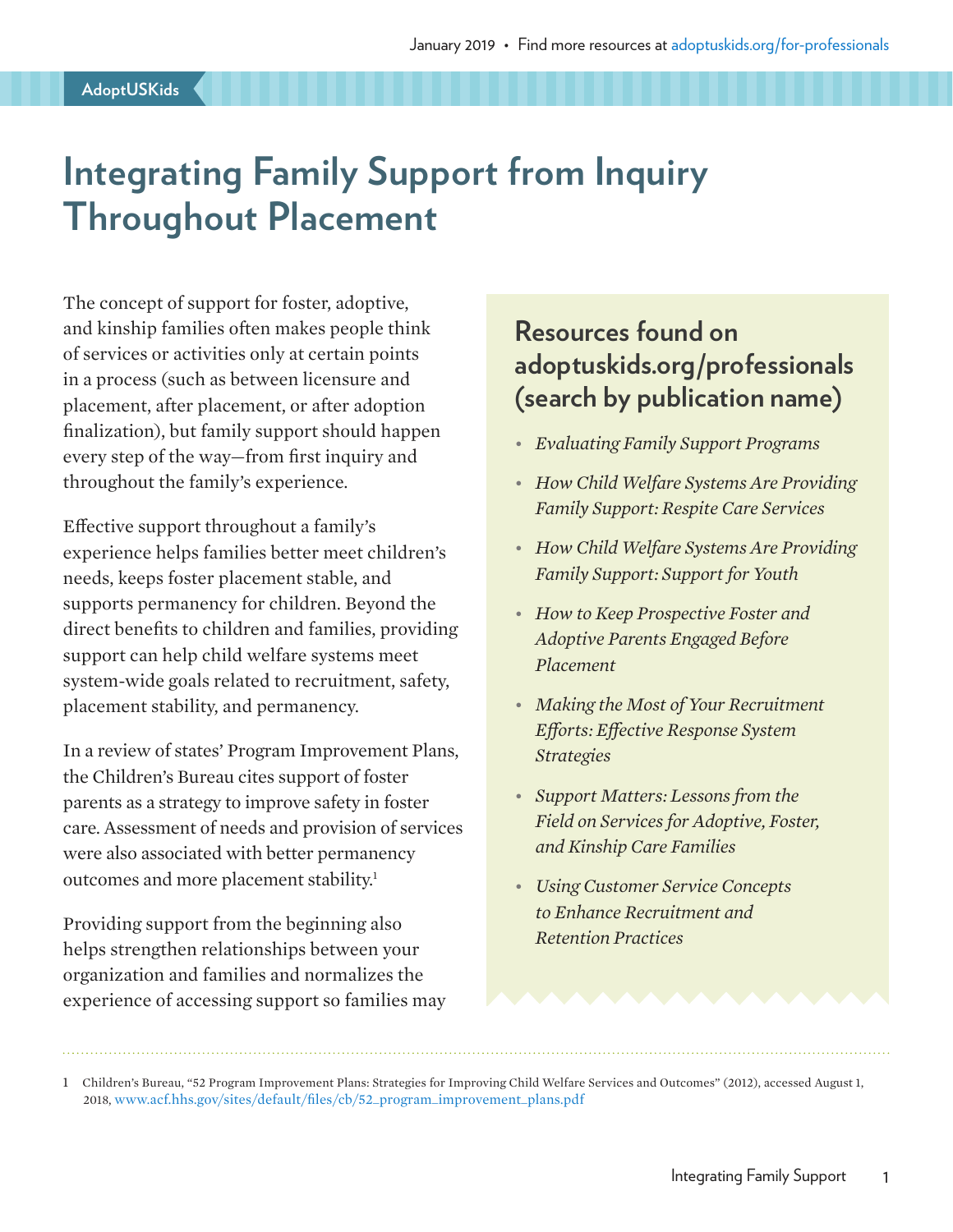be more likely to seek support when they or their children need it later in the process.

Providing post-placement services also helps agencies develop families to meet the needs of the children and youth in care. Organizations that offer both pre-placement preparation and postplacement support report that the ongoing contact their staff have with families improves their ability to prepare other parents to care for children who have experienced trauma. For example, postplacement support staff are able to report trends in service needs so the agency can shape the type and length of pre-placement training it offers.

Organizations offering both pre- and postplacement support services have also been able to increase the depth and intensity of the information and support they provide to prospective parents as a result of their in-depth knowledge about what families need shortly after placement and for years to come. The availability of ongoing support services—and the satisfaction of parents receiving these services—also helps agencies recruit prospective caregivers and parents.

## **What support looks like during each part of the process**

Ideally, having an integrated approach to family support means that families will be able to access support in seamless ways. However, the specific forms of support that you provide for families may look different based on their needs and where they are in the process.

#### Between initial inquiry and application

When prospective parents contact a child welfare

system, they are often in an information-gathering process and may not even know they need support or what questions to ask. However, as your system responds to these families, you have a significant opportunity to help them learn about the value of accessing support.

There are several ways to provide support at this stage:

- Have an effective response system that welcomes people and lets them know how to move ahead in the process at their own pace. (See our tip sheet, *Making the Most of Your Recruitment Efforts: Effective Response System Strategies*.)
- Follow up promptly with those who inquire and keep in touch with them periodically and consistently. Use this opportunity to begin developing a relationship with prospective parents and to share information about the process, children's needs, and where they can learn more.
- In addition to answering people's specific questions, share details about the children in foster care, the characteristics of successful families, the long-term effects of trauma on children, what to expect in general in the application and licensure process, and available services and supports.
- Share insights about what other families have found helpful to consider when deciding whether to pursue foster or adoptive parenting. This will help people have a better understanding of ways to frame their decisionmaking and to consider all of the information they're gathering.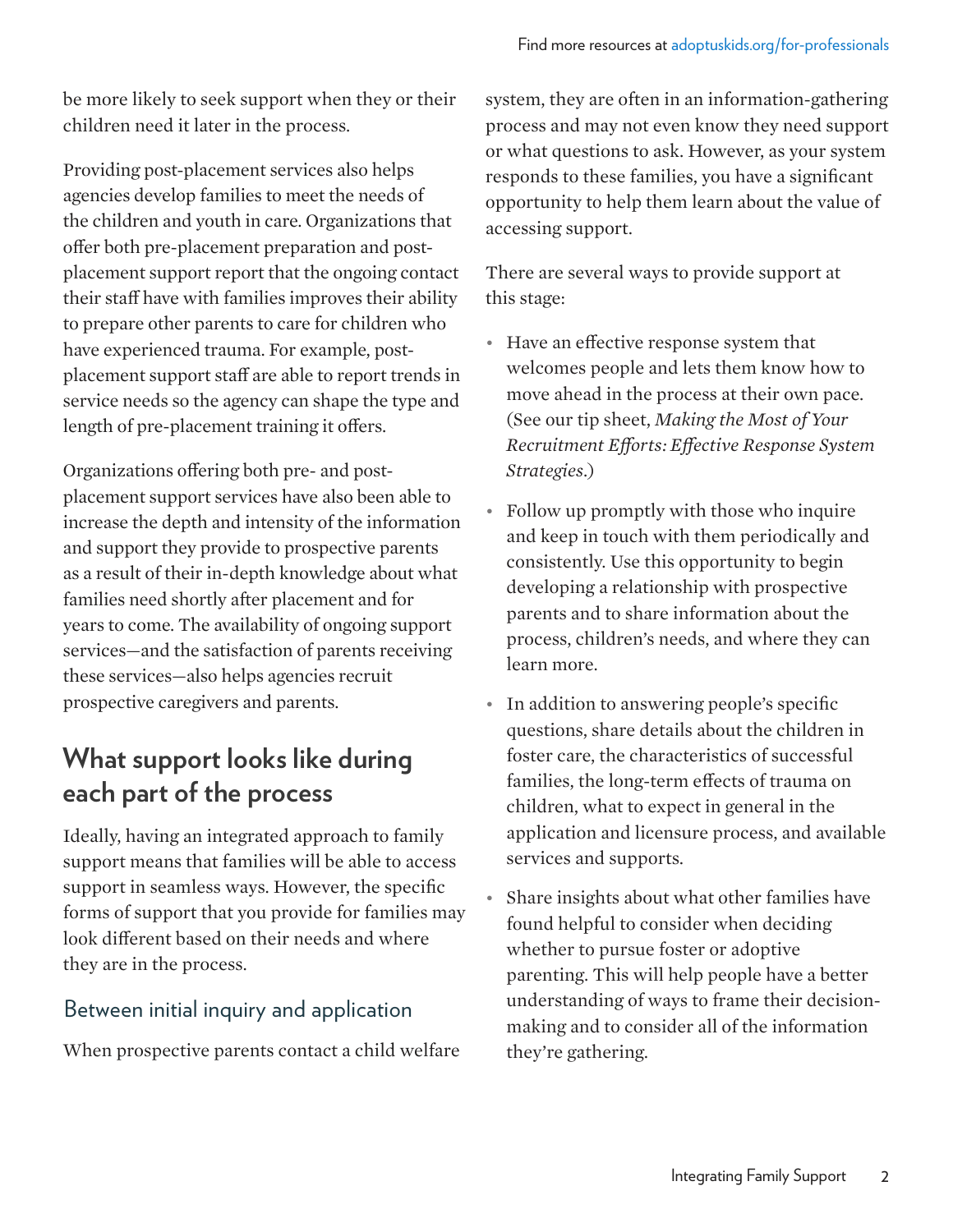#### Between application and licensure

This is a good time to help parents continue to develop their knowledge and understanding of the needs, strengths, and experiences of children in foster care as well as the expectations of foster or adoptive parents. You can provide helpful support at this phase in several ways:

- Share more detailed information about what to expect in the licensing process, including an overview of the process, timelines, and roles of various staff or units.
- Have a navigator or liaison help prospective parents understand the licensing or approval requirements. Let them know what kind of information they need to compile for the application process and how long each step may take. This support role can be particularly helpful in alleviating prospective parents' concerns about being assessed and whether what they're experiencing and feeling is a normal part of the process.
- Provide tips on what prospective parents can do during this time as they decide whether foster or adoptive parenting or kinship care is a good fit for them. Useful tips to offer include: learn more about children in foster care, prepare information and paperwork for the application and licensing process, talk with family and friends, and begin to develop a support network.

#### Between licensure and placement

Once families are licensed and awaiting placement—whether for foster care or adoption they may feel a particular sense of urgency to move to the next step of parenting. You can help them manage this waiting phase in several ways:

- Offer while-you-wait support groups. This can help them connect with peers who understand their emotions, learn how to prepare for having a child placed with them, and see the benefits of being part of a support group—both at this phase and once they have a child placed with them.
- Connect families to other support groups and communities (including online) of current resource parents.
- If you have prospective parents provide respite care or other support for children in foster care or adoption, have debriefing discussions with them to help them explore their experience and reflect on their questions and concerns (including insights about how they can meet children's needs, changes in their thoughts on which children they can parent, and forms of support available to families).

For more information about supporting families during this phase, see our tip sheet, *How to Keep Prospective Foster and Adoptive Parents Engaged Before Placement*.

#### Between match and placement (for adoptive families)

During this important time, it is particularly helpful to connect the family with targeted training, information, and resources related to the specific child's physical or mental health needs, developmental stage, behavioral needs, and other characteristics and experiences.

Parents may also have additional questions or concerns as they prepare to integrate the child into their family. You can help them by responding to their questions and connecting them with a support group or an experienced buddy or mentor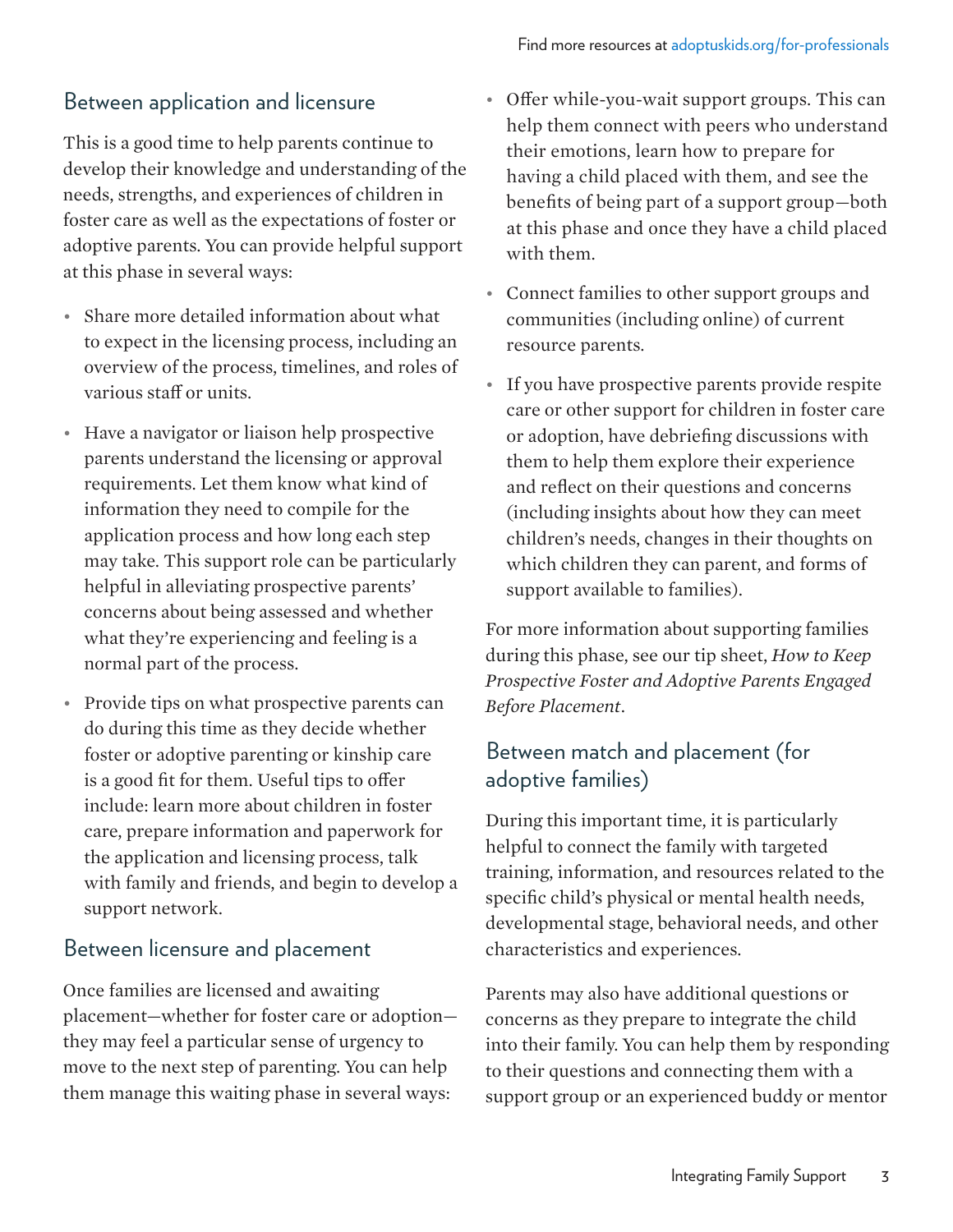family, perhaps one with similar children, who can share insights and provide emotional support.

#### After placement

Once a family is about to have a child placed with them, it is critical to ensure that they have services and support in place to help ensure that the placement is successful and stable Supporting foster families at this stage also helps them be better positioned to continue foster parenting in the future, which means having less foster parent turnover that your child welfare system has to address.

You can support families during this period in many ways:

- Provide opportunities for peer support and relationships, including through in-person or online support groups and buddy or mentor families. Provide child care whenever possible to encourage attendance.
- Connect families with respite care. This can include providing information on how to access respite care (such as providing a directory of providers or details on how to pay for and get reimbursed for respite care) and creating and supporting networks to help families connect with other families to access respite. (See our tip sheet, *How Child Welfare Systems Are Providing Family Support: Respite Care Services*.)
- Offer ongoing training and skill-development opportunities, including learning events on topics such as parenting strategies, understanding and managing the impact of trauma, and specific special needs.
- Ensure access to needed mental health services for the entire family.
- Provide options for crisis outreach and help families develop their own crisis plan.
- Share information through web sites, newsletters, or email updates on key issues in adoption and foster care, including the effects of trauma, common disabilities and challenges, and effective parenting tips.
- Provide support specifically for children and youth. (See our tip sheet, *How Child Welfare Systems Are Providing Family Support: Support for Youth.*)

For more detailed information on forms and program models of family support, see our tip sheet, *Support Matters: Lessons from the Field on Services for Adoptive, Foster, and Kinship Care Families*.

### **Tips for implementing support throughout the process**

- **Be guided by your data.** Develop and use consistent approaches for collecting, reviewing, and interpreting data to help you determine what forms of support to offer, where to provide it, and in what formats (in person, online, print materials). Incorporate data on areas such as children and families' needs, patterns of use of support services, calls for crisis-level support, and trends on the needs of children entering foster care. Get input directly from families—including from youth whenever possible—on what kind of support they need and what they find most valuable.
- **Normalize the experience of seeking and accessing support.** Help families see that getting support is a normal, important part of family preparation before licensure and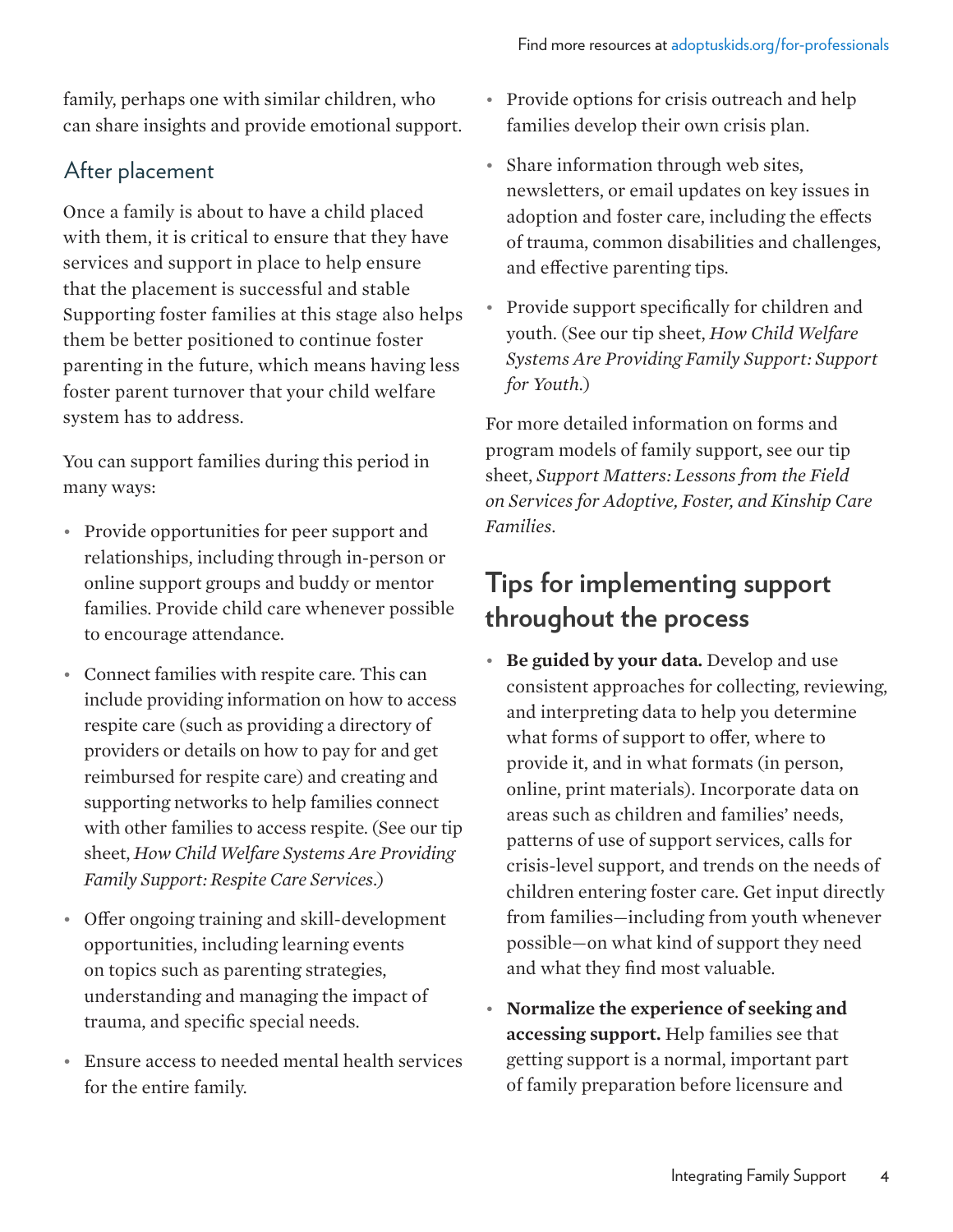placement and stabilization after placement. Incorporate information into your orientation and pre-service training, as well as in the licensing or home study process, about the benefits of support so families develop an understanding early on about both why and how to access it.

• **Ensure that your support approaches are family-friendly and engaging for both parents and youth.** Involve parents and people who personally experienced foster care or adoption as staff and volunteers to incorporate family perspectives and voices and to help make other families feel welcome. Use customer service principles and family engagement approaches to guide all your family support services. Identify formal guiding principles and customer service standards that apply to your support services, whether you provide them directly through your staff or through contracted service providers.

For more details on establishing customer service principles and standards, see our publication *Using Customer Service Concepts to Enhance Recruitment and Retention Practices*.

• **Offer varied support approaches.** One size does not fit all. Some families may value in-person support groups and respite care, while others can only access phone or online support and don't want others to serve as caregivers to their children. Ensuring a comprehensive program with support tailored to families' needs will result in the best outcomes for children and families.

- **Promote collaboration and connections across staff, units, and contracted agencies.** Connecting your support service staff and providers—including private agency partners will give you a big-picture view of the full range of support your system provides, where there may be gaps, ideas for coordinating services families receive from multiple units or agencies, and opportunities to streamline the experience for families. Have specific staff responsible for ensuring coordination across units and providers involved in supporting families at various stages in their process and let families know how to connect with a central point of contact if they aren't sure who to contact for specific services.
- **Review and update—if needed—official and unofficial eligibility criteria for families to receive support services.** Remove barriers to prospective, waiting, or current families accessing various forms of support (for example, allowing pre-licensure families to attend some support group meetings and providing support to families who adopted from other states).
- **Evaluate your support efforts.** Build in processes for making needed adjustments based on the results of your evaluation findings. (See our tip sheet, *Evaluating Family Support Programs*.)
- **Develop processes for obtaining ongoing input from parents and young people about what forms, timing, and frequency of support services are most helpful.** This will allow you to share that information with prospective and waiting families and other current families.